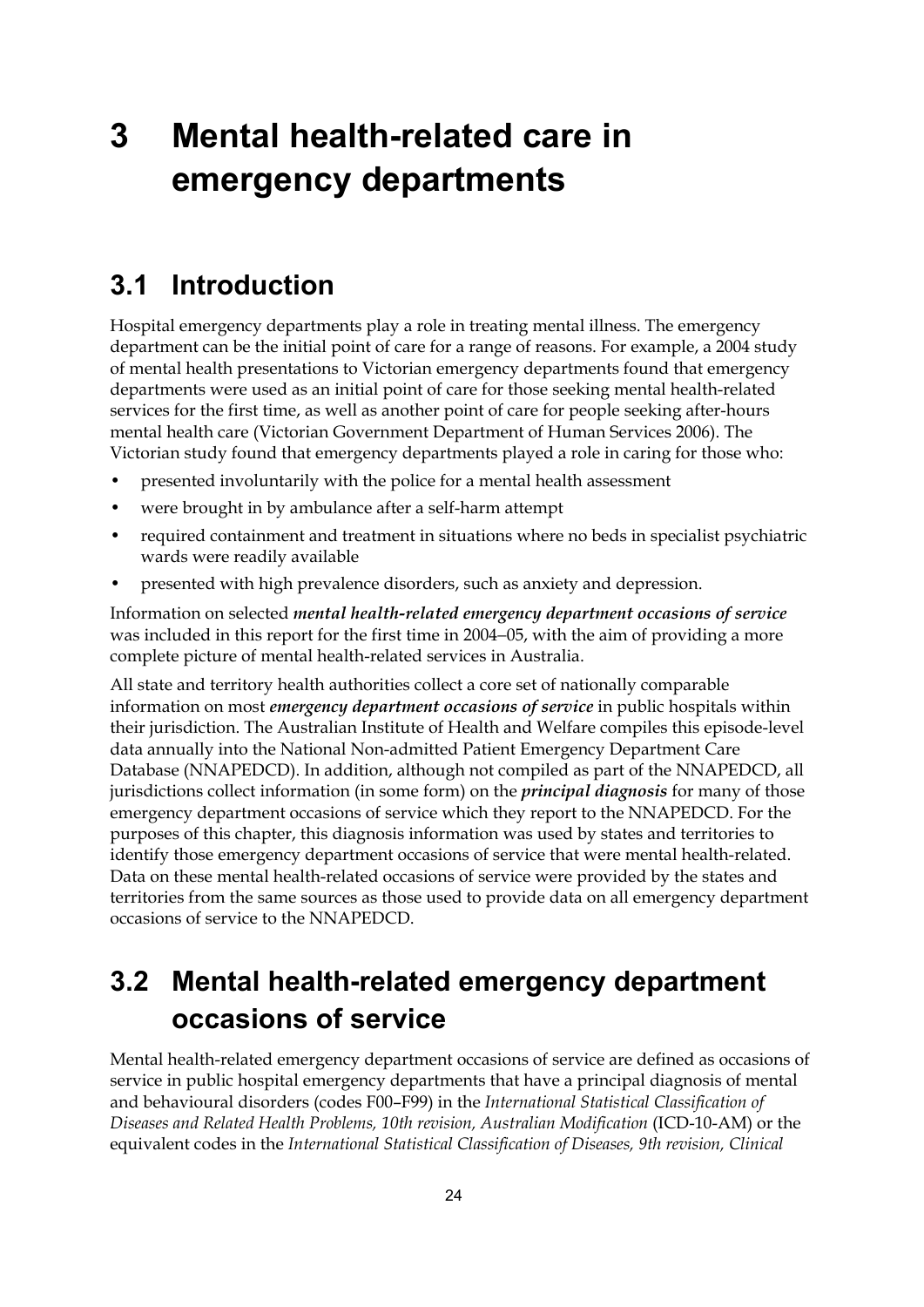*Modification* (ICD-9-CM). A list of the relevant diagnosis codes for both ICD-10-AM and ICD-9-CM are provided in Appendix Table A1.2.

State and territory health authorities provided aggregate 2006–07 information on the demographic characteristics, triage category, episode end status and principal diagnosis of patients for whom mental health-related occasions of service were reported. Principal diagnosis was reported on the basis of the 11 diagnosis blocks that make up the *Mental and behavioural disorders* chapter (Chapter 5) in the ICD-10-AM.

#### **Key concepts**

*Emergency department occasion of service* refers to the period of treatment or care between when a patient presents at an emergency department and when the non-admitted emergency department treatment ends. It includes presentations of patients who do not wait for treatment once registered or triaged in the emergency department, those who are dead on arrival, and those who are subsequently admitted to hospital or to beds or units in the emergency department. An individual may have multiple occasions of service in a year. For further information, see the definition of Non-admitted patient emergency department service episode in the *National health data dictionary, Version 13* (HDSC 2006).

*Mental health-related emergency department occasion of service* refers to an emergency department occasion of service that has a principal diagnosis that falls within the *Mental and behavioural disorders* chapter (Chapter 5) of ICD-10-AM (codes F00–F99) or the equivalent ICD-9-CM codes. It should be noted that this definition does not encompass all mental health-related presentations to emergency departments, as detailed below. Additional information about this and applicable caveats can be found in Appendix 1.

**Principal diagnosis.** Currently, there is no national standard definition of principal diagnosis in relation to emergency department data. Thus, for the purposes of the data presented in this chapter, states and territories provided data on principal diagnosis based on local definitions used within their jurisdiction or emergency departments.

The definition of mental health-related emergency department occasions of service in this chapter has limitations:

• **Not all occasions of service in emergency departments within a state or territory are reported with detailed episode-level data.** 

Nationally, in 2006–07, an estimated 22% of the 5.3 million public hospital emergency department occasions of service were not reported with episode-level data and thus not included in the NNAPEDCD (Appendix Table A1.3). In addition, non-admitted patient occasions of service provided by accident and emergency departments in private acute and psychiatric hospitals are not included.

The Australian Bureau of Statistics (ABS) estimates there were 453,572 non-admitted patient occasions of service provided by accident and emergency departments in private acute and psychiatric hospitals in 2006–07 (ABS 2008b).

• **Not all of the emergency department occasions of service that are reported with detailed episode-level data include a diagnosis.** 

It is estimated that in 2006–07, the proportion of reported occasions of service with a diagnosis was 92% (Appendix Table A1.3).

• **Not all conditions and problems that could be considered mental health-related are captured by the mental health-related definition used in this chapter.** 

For example, emergency department occasions of service for which the principal diagnosis did not fall within the *Mental and behavioural disorders* chapter but for which an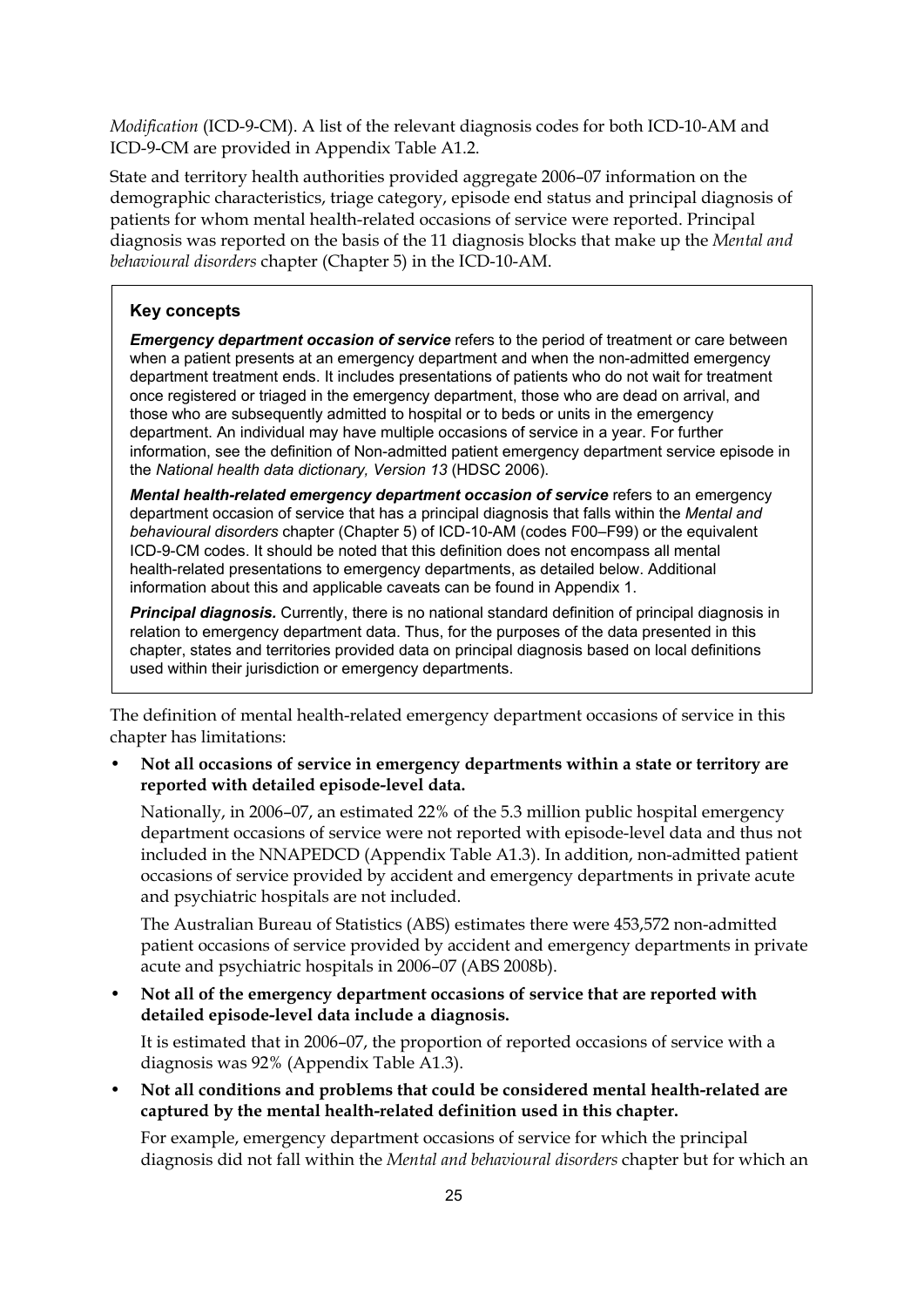external cause of morbidity or mortality was identified as intentional self-harm are not included.

• **The definition is based on a single diagnosis only.** 

As a result, if a mental health-related condition was reported as a second or other diagnosis and not as the principal diagnosis, the occasion of service will not be included as mental health-related.

• **A patient may have a mental health-related condition that is not recognised or diagnosed (and thus not recorded) during the emergency department occasion of service.** 

As a consequence, the data presented in this chapter are likely to under-report the actual number of mental health-related emergency department occasions of service. Further information on data collection limitations can be found in Appendix 1.

## **3.3 Mental health-related emergency department care**

States and territories reported a total 178,595 emergency department occasions of service with a mental health-related principal diagnosis in 2006–07 (Table 3.1). However, taking into account state and territory estimates of the coverage of their emergency department data collections and the total proportion (72%) of all occasions of service with a principal diagnosis reported, it is estimated that there were about 248,500 mental health-related emergency department occasions of service in public hospitals in 2006–07. This represents an increase of 19% on the estimated number of mental health-related emergency department occasions of service reported in 2005–06 (208,200—this figure has been updated from last year's report due to revised figures from one jurisdiction). Further information on estimated and reported emergency department occasions of service is available in Appendix 1.

### **Patient demographics**

The demographic characteristics reported for mental health-related emergency department occasions of service in 2006−07 are contained in Table 3.1. For comparative purposes, the characteristics reported for all emergency department occasions of service in that year (as sourced from the NNAPEDCD) are also provided.

Mental health-related emergency department occasions of service differ markedly in their age distribution when compared with all emergency occasions of service, featuring a higher percentage in the 15−54 year age bracket (79.1% and 51.8%, respectively) and a much lower percentage of those aged less than 15 years (3.4% and 22.6%, respectively).

In 2006−07, males made up a slightly higher proportion of mental health-related emergency department occasions of service than females (50.8% compared with 49.2%). This was in line with the distribution for all emergency department occasions of service (51.9% male).

Aboriginal and Torres Strait Islander peoples accounted for 5.7% of the mental health-related emergency department occasions of service. This compares with 4.3% of all emergency department occasions of service. It should be noted that most of the data on emergency department occasions of service relate to emergency departments in hospitals within *Major cities* (see Appendix Table A1.3). Consequently, the coverage may not include areas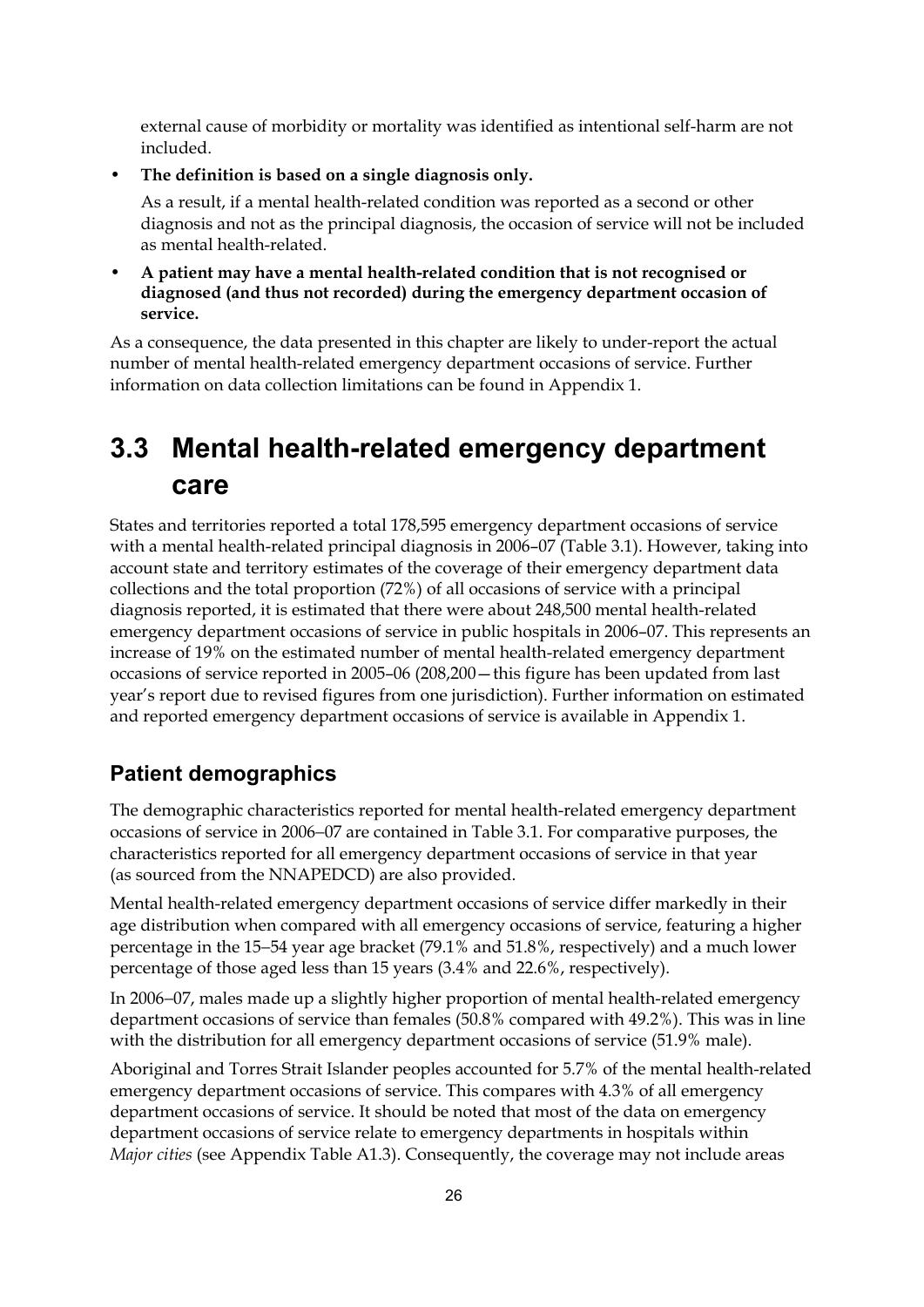where the proportion of Indigenous Australians (compared with other Australians) may be higher than average. Therefore, these data may not be indicative of the rate of use of emergency department services by Indigenous Australians on a national level. In addition, when reporting data to the NNAPEDCD, most states and territories cautioned that information on Indigenous status collected in emergency departments could be less accurate than the corresponding information collected on admitted patients. Furthermore, the data are also of variable quality across jurisdictions (AIHW 2008a).

| <b>Patient demographics</b>      | <b>Number of occasions</b><br>of service <sup>(b)</sup> | Per cent of total mental<br>health-related occasions of<br>service <sup>(c)</sup> | Per cent of all emergency<br>department occasions of<br>service reported in the<br>NNAPEDCD <sup>(c)(d)</sup> |
|----------------------------------|---------------------------------------------------------|-----------------------------------------------------------------------------------|---------------------------------------------------------------------------------------------------------------|
| Age (years)                      |                                                         |                                                                                   |                                                                                                               |
| Less than 15                     | 6,120                                                   | 3.4                                                                               | 22.6                                                                                                          |
| $15 - 24$                        | 39,314                                                  | 22.0                                                                              | 15.8                                                                                                          |
| $25 - 34$                        | 40,427                                                  | 22.6                                                                              | 14.3                                                                                                          |
| $35 - 44$                        | 36,539                                                  | 20.5                                                                              | 12.0                                                                                                          |
| $45 - 54$                        | 24,914                                                  | 14.0                                                                              | 9.7                                                                                                           |
| $55 - 64$                        | 13,032                                                  | 7.3                                                                               | 8.1                                                                                                           |
| $65 - 74$                        | 7,017                                                   | 3.9                                                                               | 6.8                                                                                                           |
| $75+$                            | 11,172                                                  | 6.3                                                                               | 10.8                                                                                                          |
| <b>Sex</b>                       |                                                         |                                                                                   |                                                                                                               |
| Male                             | 90,723                                                  | 50.8                                                                              | 51.9                                                                                                          |
| Female                           | 87,856                                                  | 49.2                                                                              | 48.1                                                                                                          |
| Indigenous status                |                                                         |                                                                                   |                                                                                                               |
| Indigenous Australians           | 10,224                                                  | 5.7                                                                               | 4.3                                                                                                           |
| Other Australians <sup>(e)</sup> | 168,371                                                 | 94.3                                                                              | 95.7                                                                                                          |
| <b>Total</b>                     | 178,595                                                 | 100.0                                                                             | 100.0                                                                                                         |

**Table 3.1: Mental health-related emergency department occasions of service(a) in public hospitals, by patient demographic characteristics, 2006–07** 

(a) Includes emergency department occasions of service that had a principal diagnosis that fell within the *Mental and behavioural disorders* chapter (Chapter 5) of ICD-10-AM (codes F00–F99) or the equivalent ICD-9-CM codes.

(b) The number of occasions of service for each demographic variable may not sum to the total due to missing and/or not reported data.

(c) The percentages shown do not include occasions of service for which the demographic information was missing and/or not reported.

(d) Occasions of service with episode-level data reported by state and territory health authorities to the NNAPEDCD 2006–07.

(e) Includes separations where Indigenous status was missing or not reported (see AIHW 2005).

*Source:* Data provided by state and territory health authorities.

### **Principal diagnosis**

States and territories provided data on mental health-related occasions of services by principal diagnosis, based on the broad categories within the *Mental and behavioural disorders* chapter (Chapter 5) in the ICD-10-AM (Table 3.2). Those jurisdictions which recorded diagnoses using ICD-9-CM codes were asked to map their data according to the specifications provided in Appendix Table A1.2.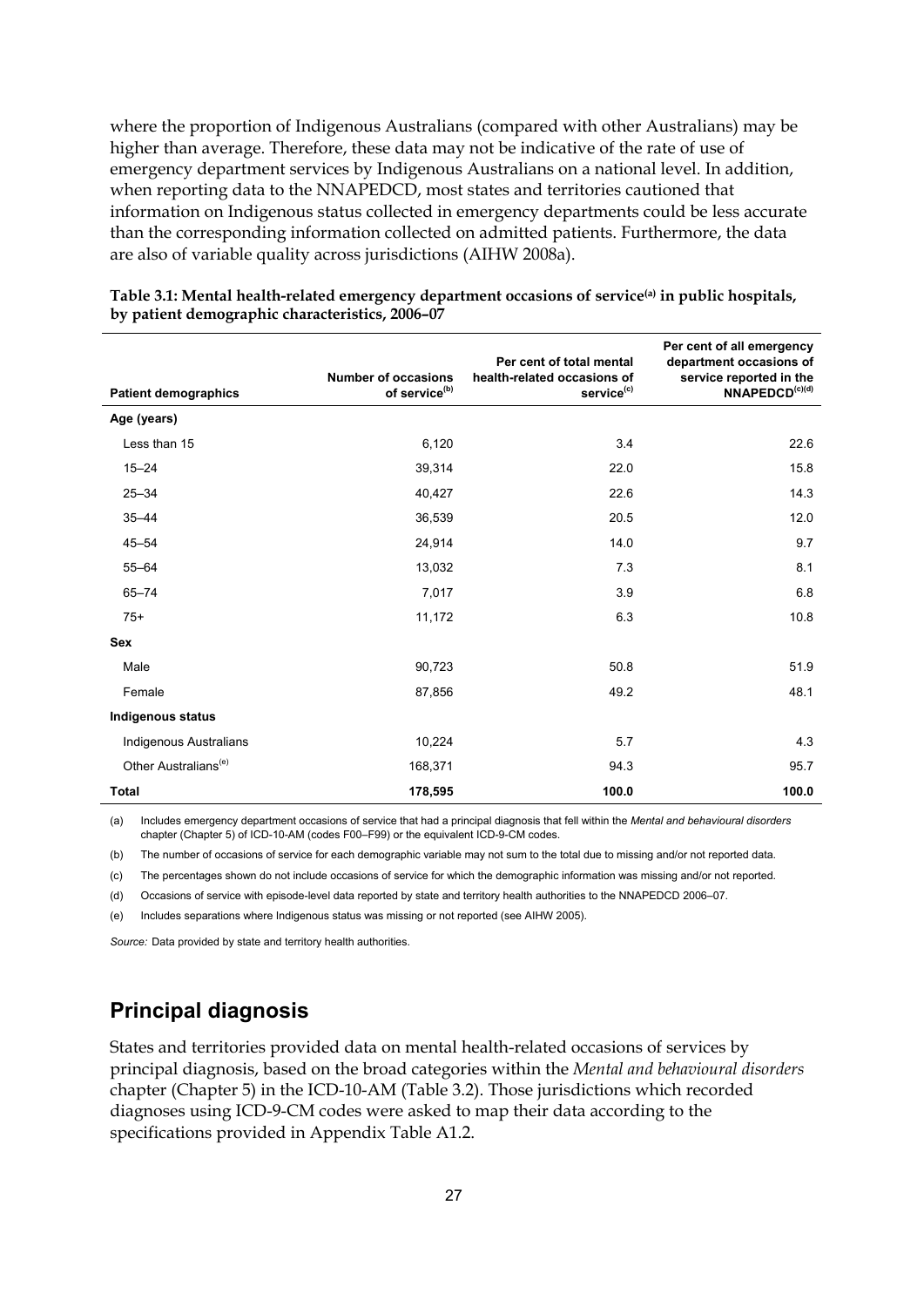In 2006–07, four diagnosis categories accounted for the majority (85.9%) of mental health-related occasions of service (Table 3.2). These were *Neurotic, stress-related and somatoform disorders* (F40–F48, 29.5%), *Mental and behavioural disorders due to psychoactive substance use* (F10–F19, 23.6%), *Mood (affective) disorders* (F30–F39, 17.7%) and *Schizophrenia, schizotypal and delusional disorders* (F20–F29, 15.1%). These proportions are very similar to the 2005–06 breakdown, where the top four diagnoses accounted for 86.0% of the total.

|                                                                                                                 |             |        |        |             |                   |             |                |           |              | Per        |
|-----------------------------------------------------------------------------------------------------------------|-------------|--------|--------|-------------|-------------------|-------------|----------------|-----------|--------------|------------|
| <b>Principal diagnosis</b>                                                                                      |             |        |        |             |                   |             |                |           |              | cent<br>of |
| (ICD-10-AM)                                                                                                     | $NSW^{(b)}$ | Vic    | Qld    | <b>WA</b>   | SA <sup>(b)</sup> | Tas         | <b>ACT</b>     | <b>NT</b> | <b>Total</b> | total      |
| F00-F09: Organic, including<br>symptomatic, mental disorders                                                    | 3,044       | 1,415  | 1,168  | 1,258       | 809               | 232         | 133            | 75        | 8,134        | 4.6        |
| F10-F19: Mental and<br>behavioural disorders due to<br>psychoactive substance use                               | 17,845      | 8,802  | 6,398  | 3,134       | 3,503             | 916         | 510            | 982       | 42,090       | 23.6       |
| F20-F29: Schizophrenia,<br>schizotypal and delusional<br>disorders                                              | 11,840      | 5,074  | 4,347  | 1,336       | 2,367             | 776         | 582            | 648       | 26,970       | 15.1       |
| F30-F39: Mood (affective)<br>disorders                                                                          | 12,758      | 6,691  | 6,029  | 1,913       | 1,905             | 1,307       | 592            | 343       | 31,538       | 17.7       |
| F40-F48: Neurotic, stress-<br>related and somatoform<br>disorders                                               | 26,431      | 9,257  | 5,310  | 4,957       | 4,501             | 854         | 685            | 727       | 52,722       | 29.5       |
| F50-F59: Behavioural<br>syndromes associated with<br>physiological disturbances and<br>physical factors         | 464         | 182    | 2,155  | 88          | 123               | 34          | 19             | 9         | 3,074        | 1.7        |
| F60-F69: Disorders of adult<br>personality and behaviour                                                        | 960         | 928    | 2.128  | 324         | 435               | 181         | 62             | 24        | 5.042        | 2.8        |
| F70-F79: Mental retardation                                                                                     | 8           | 28     | 102    | $\mathbf 0$ | 3                 | $\mathbf 0$ | $\overline{2}$ | 0         | 143          | 0.1        |
| F80-F89: Disorders of<br>psychological development                                                              | 85          | 0      | 165    | 12          | 17                | 0           | 4              | 1         | 284          | 0.2        |
| F90-F98: Behavioural and<br>emotional disorders with onset<br>usually occurring in childhood<br>and adolescence | 3,304       | 602    | 788    | 367         | 346               | 81          | 11             | 72        | 5,571        | 3.1        |
| F99: Unspecified mental<br>disorder                                                                             | 960         | 764    | 18     | 129         | 155               | 323         | 35             | 643       | 3,027        | 1.7        |
| <b>Total</b>                                                                                                    | 77,699      | 33,743 | 28,608 | 13,518      | 14,164            | 4,704       | 2,635          | 3,524     | 178,595      | 100.0      |

#### **Table 3.2: Mental health-related emergency department occasions of service(a) in public hospitals, by principal diagnosis, states and territories, 2006–07**

(a) Includes emergency department occasions of service that had a principal diagnosis that fell within the *Mental and behavioural disorders* chapter (Chapter 5) of ICD-10-AM (codes F00–F99) or the equivalent ICD-9-CM codes.

(b) New South Wales and South Australia used a combination of ICD-9-CM and ICD-10-AM. A mapping of the relevant ICD-9-CM codes to the ICD-10-AM code blocks is provided in Appendix Table A1.2.

*Source:* Data provided by state and territory health authorities.

The extent to which these four diagnosis categories contributed to the mental health-related emergency department occasions of service varied substantially across states and territories (Table 3.2). However, these variations should be interpreted carefully, as they may reflect the lack of national standards for the coding and collection of principal diagnosis information in emergency departments. In addition, differences in the data scope and coverage (for example, in some jurisdictions only occasions of service from emergency departments in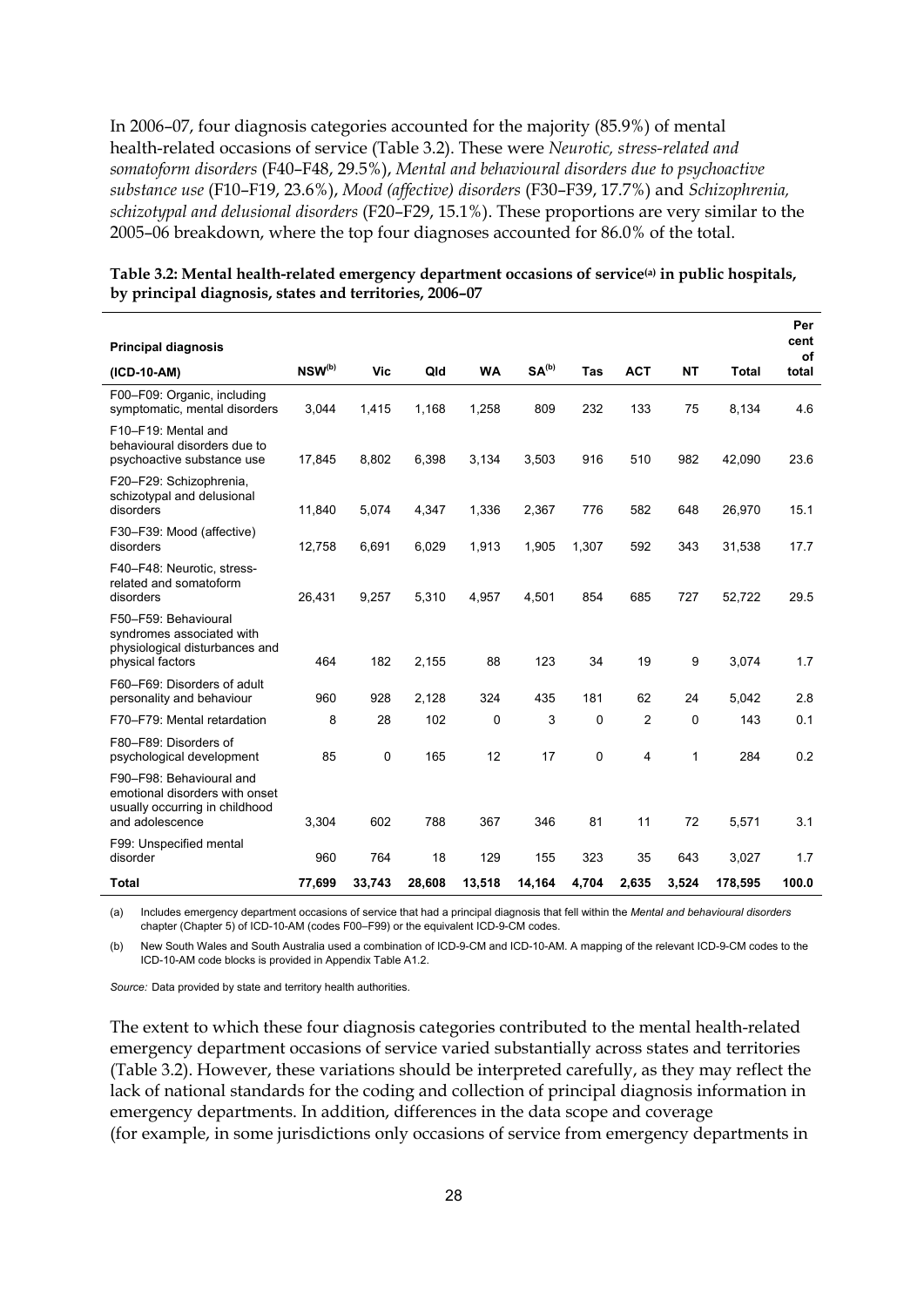metropolitan hospitals are included) may contribute to variations in principal diagnosis across states and territories.

#### **Triage category**

Triage category is related to the urgency of the patient's need for medical and nursing care, assessed when a patient is triaged in the emergency department. For example, patients triaged to the emergency category are assessed as requiring care within 10 minutes. However, they may or may not actually receive care within that time frame.

In 2006–07, 6.6% of mental health-related occasions of service in emergency departments were considered non-urgent (requiring care within 120 minutes), 36.8% were recorded as semi-urgent (within 60 minutes) and 45.0% as urgent (within 30 minutes). A further 10.8% were classified as emergency (requiring care within 10 minutes) and 0.8% as resuscitation (within seconds) (Table 3.3). These proportions are similar to 2005–06 data. Mental health-related occasions of service (55.8%) were more likely than all emergency department occasions of service (44.8%) to be assessed as urgent or emergency (AIHW 2008a).

| Table 3.3: Mental health-related emergency department occasions of service <sup>(a)</sup> in public hospitals, |  |
|----------------------------------------------------------------------------------------------------------------|--|
| by triage category, states and territories, 2006-07                                                            |  |

| <b>Triage category</b> | <b>NSW</b> | Vic    | Qld    | <b>WA</b> | <b>SA</b> | Tas   | <b>ACT</b> | NΤ    | Total   | Per<br>cent<br>οf<br>total |
|------------------------|------------|--------|--------|-----------|-----------|-------|------------|-------|---------|----------------------------|
| Resuscitation          | 335        | 392    | 292    | 114       | 175       | 21    | 11         | 29    | 1,369   | 0.8                        |
| Emergency              | 6,847      | 3,681  | 3,745  | 1,639     | 2,147     | 579   | 243        | 347   | 19,228  | 10.8                       |
| Urgent                 | 34.386     | 14.547 | 13.828 | 5,933     | 6,556     | 2,337 | 1,122      | 1.657 | 80,366  | 45.0                       |
| Semi-urgent            | 29,286     | 13,033 | 9,530  | 5.388     | 4,595     | 1,681 | 1.099      | 1,192 | 65.804  | 36.8                       |
| Non-urgent             | 6,827      | 2.090  | 1.200  | 442       | 691       | 86    | 160        | 257   | 11.753  | 6.6                        |
| Total <sup>(b)</sup>   | 77,699     | 33,743 | 28,608 | 13,518    | 14,164    | 4,704 | 2.635      | 3,524 | 178,595 | 100.0                      |

(a) Includes emergency department occasions of service that had a principal diagnosis that fell within the *Mental and behavioural disorders* chapter (Chapter 5) of ICD-10-AM (codes F00–F99) or the equivalent ICD-9-CM codes.

(b) The number of occasions of service may not sum to the total due to missing and/or not reported data.

*Source:* Data provided by state and territory health authorities.

#### **Episode end status**

In 2006–07, the episode end status (formerly called departure status) for nearly two-thirds of the mental health-related emergency department occasions of service was recorded as completed (Table 3.4). That is, 63.6% of these occasions of service were completed without admission or referral to another hospital. Just under one-third (29.0%) of mental health-related occasions of service were closed with the patient being admitted to the hospital to which he or she presented, which is slightly higher than the 26.9% for all emergency department occasions of service (AIHW 2008a). A further 4.5% of mental health-related patients were referred to another hospital.